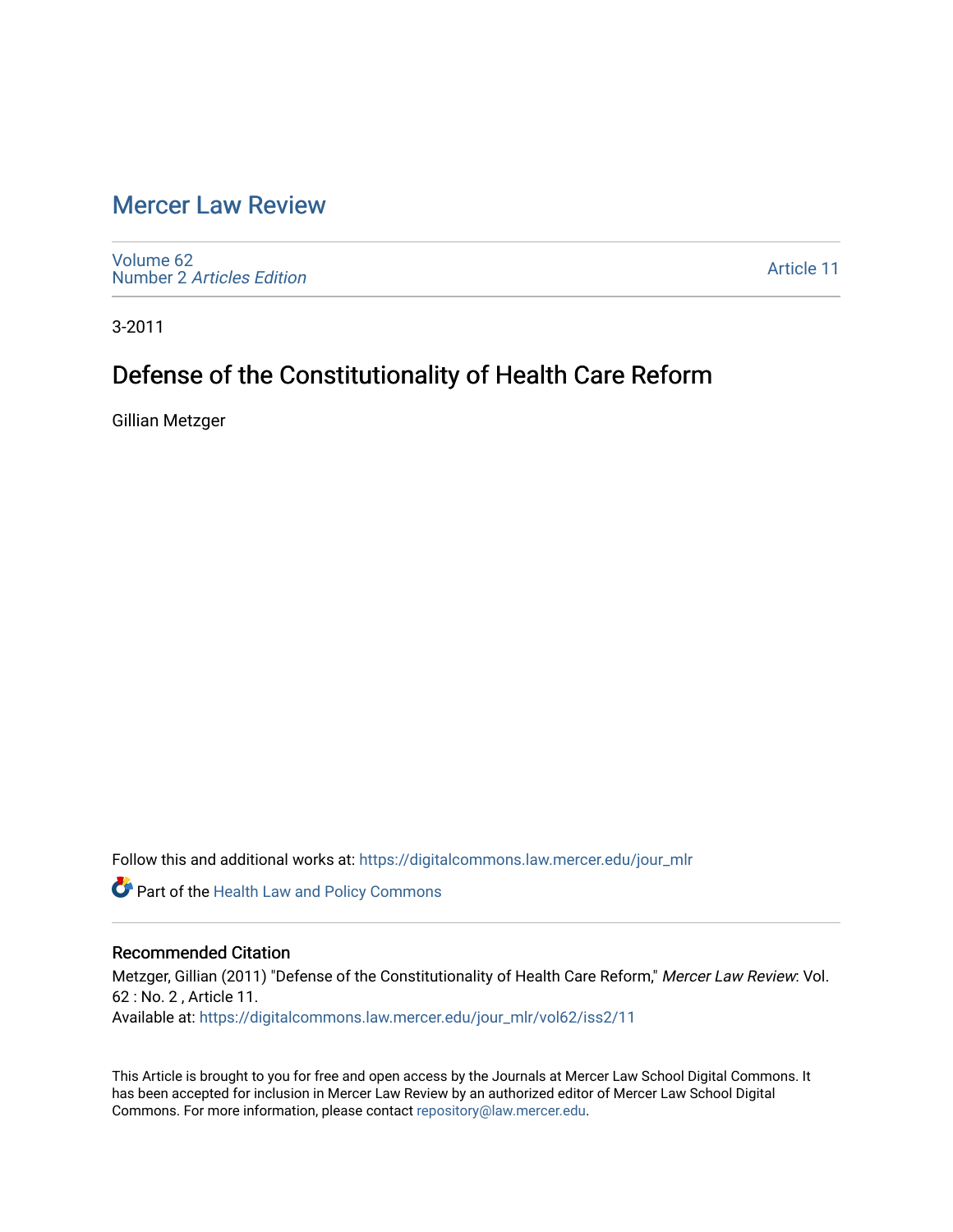### **Defense of the Constitutionality of Health Care Reform**

#### **by Gillian Metzger**

Along with the others, I want to thank David for organizing this panel. The great advantage of going last is that the terms of the debate over the Affordable Care Act's constitutionality have been established **by** the other panelists. As a result, I am going to target my remarks on a few key points, rather than walk through a full dress review of some of the arguments. Like the others, my focus is on existing doctrine. completely agree with Dean Chemerinsky in thinking that the Supreme Court is not going to change the key parameters of existing analysis, but in any event, my point is that under existing doctrine the challenged provisions are constitutional.

Let me begin with the arguments for the constitutionality of the requirement that individuals purchase health insurance, and in particular, the tax power argument which we have heard reference to, but not too much discussion of, so far.<sup>129</sup> That is an argument that several courts have rejected in the litigation. **My** view, however, is that the tax power offers a strong basis for the minimum coverage provision and that emphasizing the tax power angle is important because it clarifies how the provision operates. The provision really operates as a tax. Failure to obtain health insurance is not made unlawful. The only consequence is that anyone who fails to purchase health insurance-and who is not exempt from the requirement or does not have insurance through another route-becomes liable for an additional amount on his or her annual tax return. There is no other enforcement. Further, this additional amount is hardly punitive. It is capped in a variety of ways, but the maximum it can ever be is basically the amount that it would cost you to buy minimal insurance on a health exchange for yourself and your family. So, at the most, it is equal to the cost individuals are avoiding **by** not purchasing insurance.

It is well established that the tax power is quite broad and was made intentionally so when the Constitution was drafted. The tax power represents an independent basis of constitutional authority, and the requirements the Court has imposed for what is a valid tax are quite

**<sup>129.</sup>** Greater elaboration of the tax power argument is provided in the briefs **I** have filed along with two other constitutional law professors in support of the constitutionality of the minimum coverage requirement. The latest version of the brief, filed in the Sixth Circuit, is available on the **ACA** Litigation Blog run **by** Bradley Joondeeph, at: http://aca-liti gation.wikispaces.com/file/view/Amicus+brief+on+constitutional+law+professors.pdf.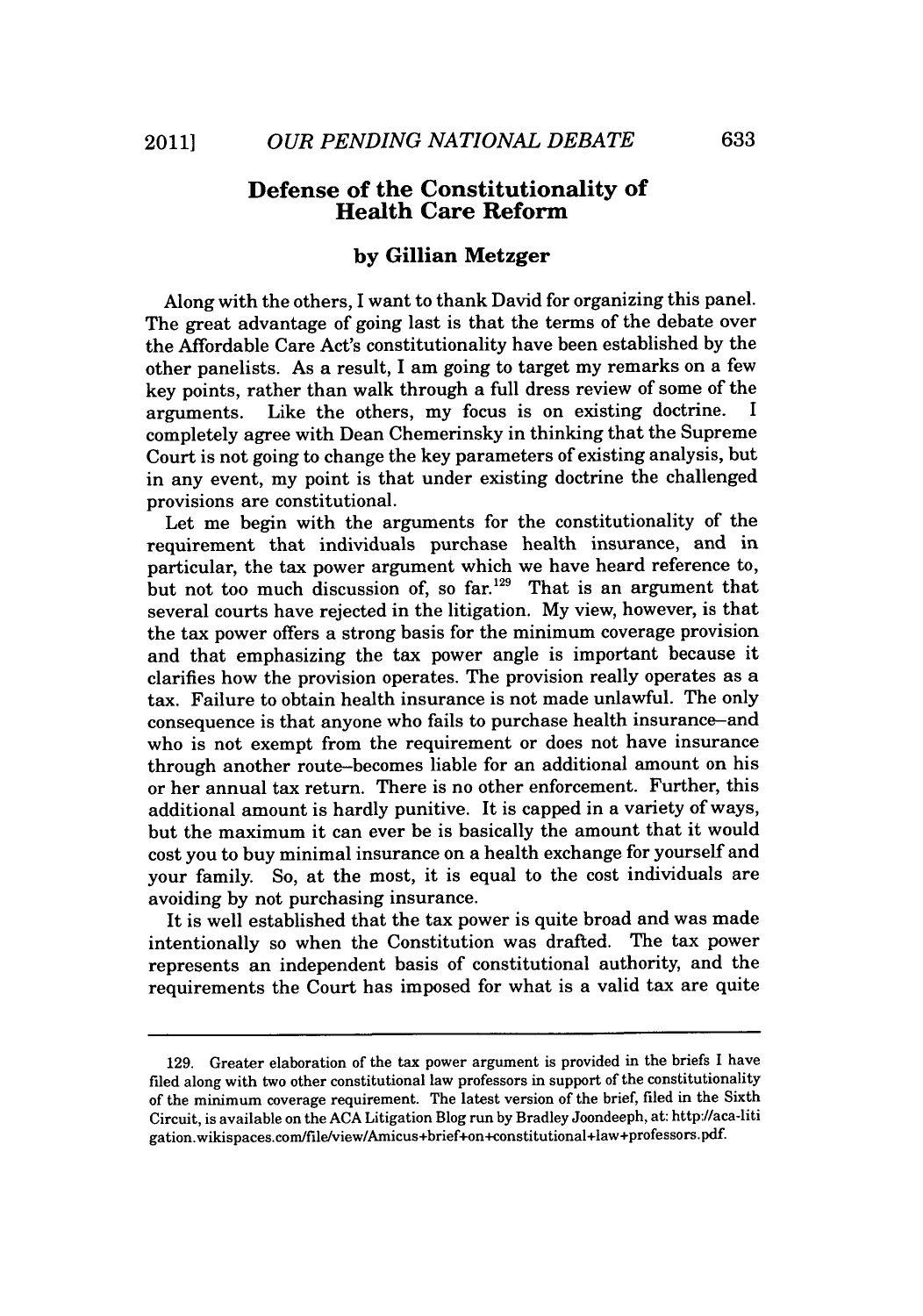minimal. To come under the tax power, a measure has to serve the general welfare, have some relationship to a revenue-raising purpose, be apportioned if a direct tax and uniform *if* an indirect tax, and not violate any independent constitutional prohibition. I think the minimum coverage provision meets these requirements.

The courts that have rejected the tax power argument have done so pretty much entirely on the grounds that Congress did not intend the provision to be a tax but instead intended it to be regulatory, a mechanism for forcing individuals to purchase insurance, and therefore, the tax power was not invoked. This conclusion is flawed in several ways.

First, this conclusion is at odds with governing doctrine. The fact that a measure has a primary regulatory purpose is simply not a sufficient basis to pull something outside of the end of the tax power. Even if the primary purpose of a measure is regulatory, it is still potentially a valid tax. No one disputes that the primary purpose of the minimum coverage provision is to encourage people to purchase insurance, but that alone cannot preclude it from being a tax. In addition, to the extent there are cases that have emphasized regulatory purposes to disqualify measures as taxes, those decisions go back to the *Lochner* era and, moreover, were instances in which a tax was being used to pull in a detailed scheme of regulation that was otherwise wholly outside of Congress's power. That is simply not the case here; instead, the detailed requirements imposed **by** the Affordable Care Act, even those that are closely connected to the minimum coverage provision, such as the prohibition on insurance companies taking preexisting conditions into account in providing coverage, are amply supported **by** Congress's commerce, spending, and tax powers.

Second, the argument that Congress did not intend to invoke the tax power represents a misreading of the record. There is actually a lot in the record suggesting that Congress did want to invoke a tax power. It is true that the amount due is called a penalty in the final version that was enacted. It had at other times been called a tax in the legislation, and other measures in the Act are called taxes. But the important point is that there is very well-established case law holding that in the tax area, labels are not determinative. Whether or not that should be the rule, whether we should put more emphasis on whether or not Congress calls a measure a tax, is a separate question. Given the case law, however, it is very hard to conclude from the labels Congress used that it did not intend to invoke the tax power because Congress had no basis on which to know that its choice of nomenclature would be determinative.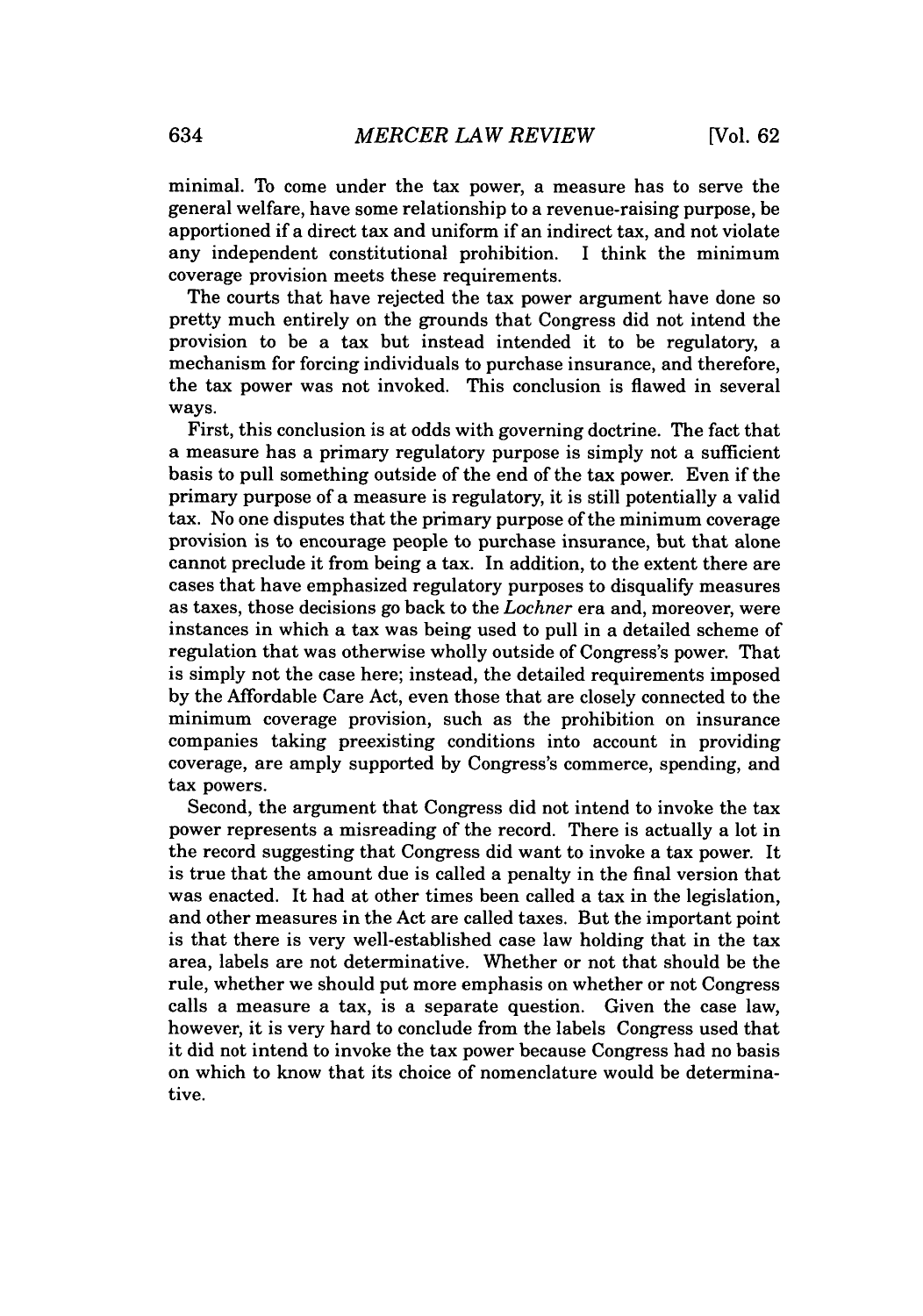The bigger jurisprudential issue is that the courts are putting the burden on Congress to identify the basis on which it is enacting a provision. Although the district court in Florida expressly disavowed that it was imposing a clear statement requirement on Congress, **I** think that is the necessary lesson from rejecting the tax power argument on the grounds that Congress did not intend the minimum coverage provision to be a tax. Putting the burden on Congress is at odds with the ordinary presumption of constitutionality that congressional statutes enjoy and the assumption that Congress would intend to measure that in an act to be sustained under any available constitutional basis. The **job** of the courts is not to question Congress's motive in that regard, but to simply determine whether such a basis exists.

For these reasons, **I** think the tax power argument is strong. Most of the attention to date, however, has focused on Commerce and Necessary and Proper Clause arguments. Again, the terms of the debate have been nicely focused **by** the other panelists and the ongoing litigation. No one is denying that provision of health insurance generally, or health care services, represents economic activity that Congress can regulate. Instead, the claim is that Congress cannot regulate inactivity, and failure to purchase health insurance represents inactivity. I think both of those assertions are wrong. Although I agree with Dean Chemerinsky on Congress's ability to regulate inactivity, I want to focus on the assertion that the failure to purchase health insurance represents inactivity. **A** basic mistake with this assertion is that it assumes that the frame of analysis should center on the decision to purchase insurance or not in a given year, rather than the wider context of accessing health care services to which any decision to purchase insurance or not is intrinsically linked.

No one buys health insurance as a goal in and of itself. We buy it to access health care, and decisions to buy health insurance represent decisions about how and when to access health care services. The key point is that individuals who are foregoing health insurance are not foregoing health care services; on the contrary, they "actively" obtain health care services. Indeed, a big part of the problem is they are obtaining services that they often cannot pay for, with the costs of this uncompensated care then shifting costs onto the health insurance system as a whole and the government. **A** brief filed **by** health economists in the Florida case identifies **60%** of individuals who do not have insurance as having used health care services in a given year. Plus, there are other economic activities connected to accessing health care that the uninsured engage in, like buying medicines over the counter.

In short, as soon as you widen the frame and realize that this provision is about accessing health care services, there is clearly activity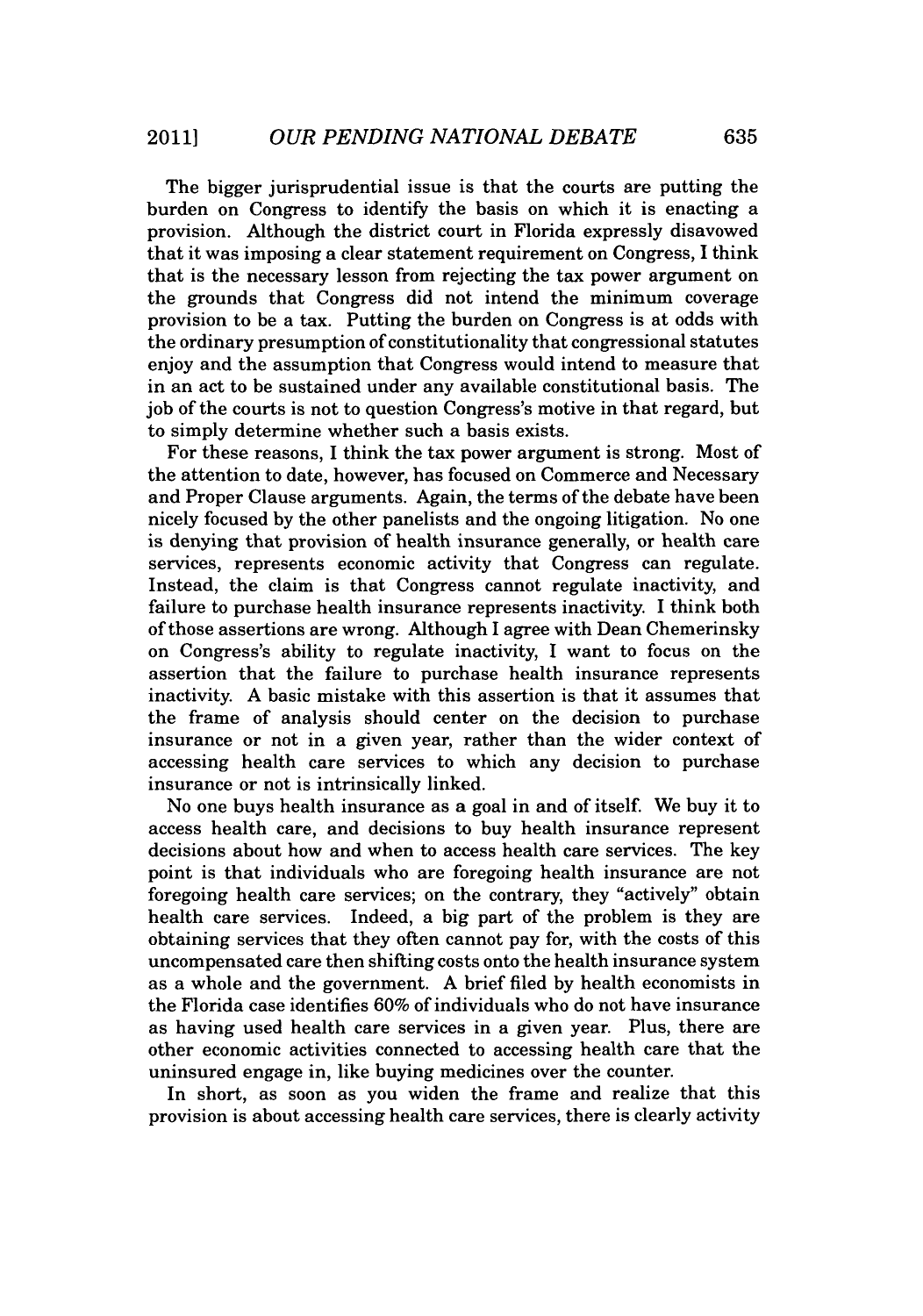going on. The idea that this is about inactivity is simply a mistaken framing. More generally, realizing how easy it is to see activity at issue here calls into question whether the asserted distinction between activity and inactivity is a judicially-implementable or clear distinction. Instead, the distinction is quite artificial and manipulatable. For example, if Congress simply said, "Anyone in the past who has accessed health care services or who will in the next five years must purchase insurance," there would be no doubt Congress was targeting activity. In substance, I think that is not very different from what Congress did here, given the fact that it is quite uncertain whether any particular individual is going to need health care services in any given year.

Hence, the real question is not inactivity versus activity, it is who gets to determine the scope of congressional regulation for the purpose of a constitutional challenge. The plaintiffs are offering a very narrow framing. Congress adopted a broader framing; it focused on access to health insurance and health care services generally. That broader health insurance and health care services generally. congressional framing is clearly rational, and the *Raich* case makes clear that courts should defer to Congress's rational determinations about the scope of regulation, as opposed to accepting the framing offered **by** the plaintiffs. **I** think that same principle applies. Once Congress's framing is accepted, the provision represents a regulation of economic activity that falls easily under the commerce power.

**I** have a couple of comments on the Necessary and Proper Clause. One point is that frame of analysis matters here, too. If you emphasize the Scalia concurrence in *Raich,* it makes clear that Congress can reach activities in areas that might fall outside of the commerce power when necessary to make effective a wider scheme of regulation. I do not think there is much dispute about the close relationship between the requirement that you purchase insurance and the problems of implementing the core access requirements of the Affordable Care Act, such as the requirements that insurers have to issue insurance without regard to pre-existing conditions and have to use community rating to set premiums rather than individuals' circumstances. **All** those provisions are very integrally related to the minimum coverage requirement, given the realities of adverse selection and what will happen to insurance pools without this requirement. Again, all those requirements fall under the commerce power, and the Necessary and Proper Clause should sustain the minimum coverage provision as a means of making those clear commerce regulations effective.

It is also important to note that there cannot be anything inherently improper about the idea of Congress regulating inactivity, even assuming that is what Congress is doing here. It is generally acknowledged that, in some other instances, Congress legitimately regulates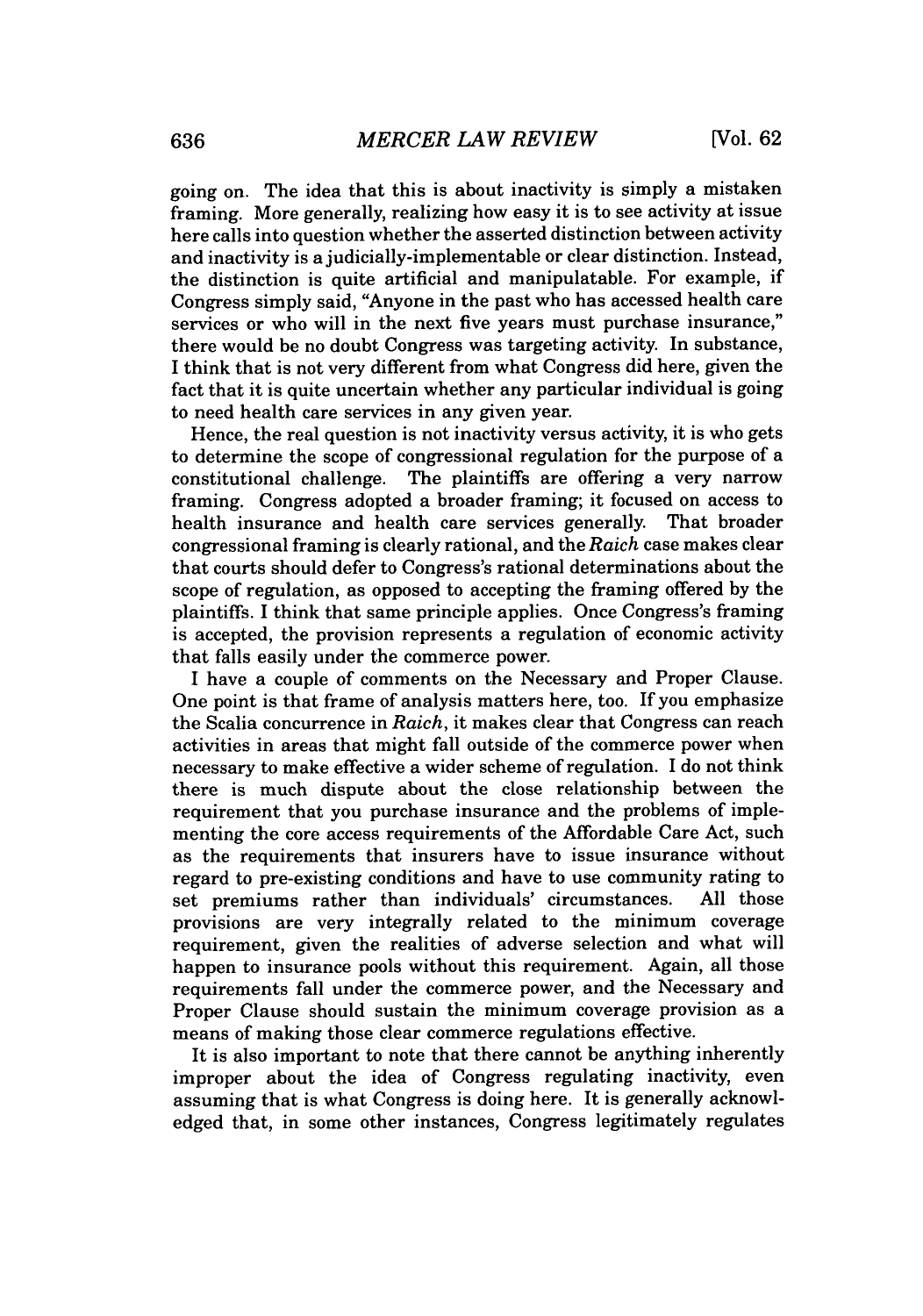inactivity. It requires you to file tax returns, for example, and you can be required to register for the draft. Those are different enumerated powers, and these measures do not represent Commerce Clause legislation. The key point, however, is that in regulating inactivity in these instances, Congress is also relying on the Necessary and Proper Clause; requiring individuals to file tax returns is a mechanism for enforcing Congress's tax power legislation. So, if there is anything inherently improper about requiring activity when it did not exist before, those measures should also fail.

I want to strongly echo a point that Dean Chemerinsky mentioned, that animating these challenges is a particular vision of individual liberty as freedom from regulation. The enumeration of powers in the Constitution is also about protecting liberty. But the key question is which visions of individual liberty we should see as protected **by** the Constitution. As Dean Chemerinsky very well put it, we have long rejected the idea that freedom from regulation is a strongly protected liberty for purposes of the direct provisions of the Constitution. It makes little sense that we would build that protection from regulation into the scope of Congress's powers.

Let me say a couple of comments on the Spending Clause challenge to the Medicaid expansion. I think the claims of coercion are a very hard sell, in part because of atmospherics, such as the fact that the federal government came through with substantial-nearly a hundred percent for the first ten years-funding of the expansion of the Medicaid rolls, the fact that in the Medicaid Act there is clear notice of Congress's ability to change the terms, and the fact that Congress in the past has dramatically expanded Medicaid. **All** of these make the claim of coercion a hard one to win as a factual matter, but I also think it is hard as an analytic matter.

The problem is that it is very difficult to come up with a judiciallymanageable standard for when changes to a spending program go too far and become coercive. For example, why is this expansion in Medicaid coercive, but not prior expansions, such as adding SSI or pregnant women and children above the poverty line? Should we measure coercion **by** the percentage of funding under a program that is put at risk, or the absolute amount of federal funds at issue? Or should we measure **by** the percentage of a state's budget that the funding represents? These are all valid alternative metrics that lead to different determinations about whether coercion exists. **Of** course, for some states that have already expanded their Medicaid programs to **130%** of the poverty line, this expansion with the funding that came along with it was hardly coercive at all. It was actually quite supportive of their choices. And then there is the question of how to factor in the fact that